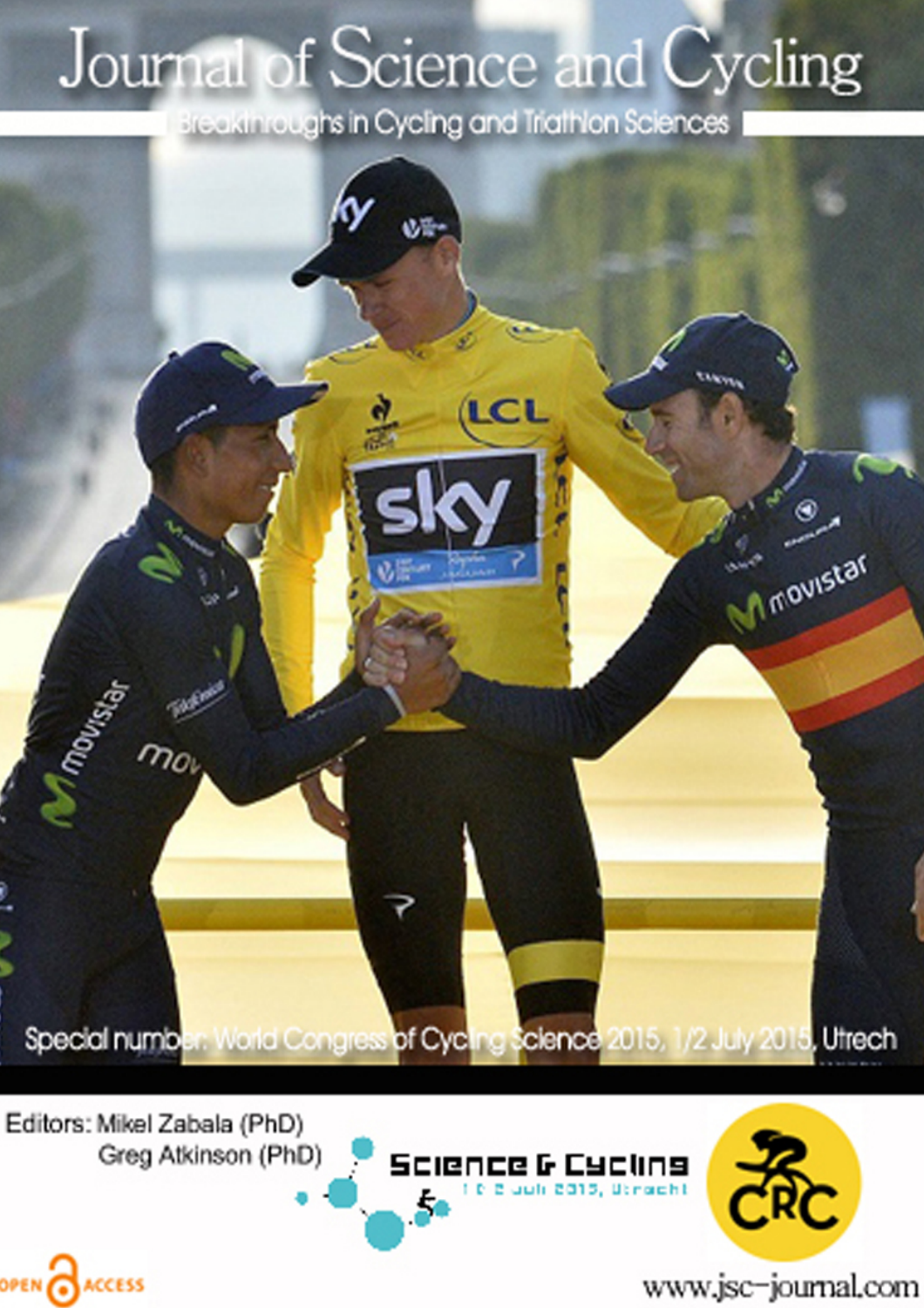## BOOK OF ABSTRACTS **Open Access**

## Low back pain in cycling: does it matter how you sit?

**Van Hoof W.a<sup>1</sup>** \***, Volkaerts K.a, O'Sullivan K.b, Verschueren S.a, Dankaerts W.a**

## **Abstract**

**Background**: Low Back Pain (LBP) is a common problem among cyclists, although studies investigating LBP during cycling are scarce. Most studies have focused on LBP and geometric bike-related variables. Until now no cycling field studies have investigated the relationship between maladaptive lumbar kinematics and LBP during cycling.

**Purpose**: To examine lower lumbar kinematics in cyclists with and without non-specific chronic low back pain (NSCLBP).

**Methods:** Cross-sectional cycling field study. Recreational and competitive eight cyclists with NSCLBP classified as having a 'Flexion Pattern' (FP) disorder and nine asymptomatic age- and gender-matched cyclists were tested. Subjects performed a two-hour outdoor cycling task on their personal race bike. Lower lumbar kinematics were measured with a wireless monitoring system (BodyGuardTM). Pain intensity during and after cycling was measured using a numerical pain rating scale.

**Results**: The NSCLBP (FP) subjects were significantly more flexed (p=0.018) at the lower lumbar spine during cycling compared to healthy controls (Figure 1) and reported a significant increase in pain (p<0.001) over the two hours of cycling (Figure 2). One-way repeated measures ANOVA revealed a significant main effect for group (p=0.035), which remained significant when adding saddle angle as a covariate (p=0.05). The difference in posture between groups did not change over time.

**Conclusions**: The findings of this first field study suggest that a well selected subgroup of cyclists with NSCLBP (FP) adopted and sustained increased lower lumbar flexion during cycling. This appears to reflect an inherent maladaptive motor control pattern at the lower lumbar spine during cycling. This posture is maintained and associated with a significant increase of LBP.

**Implications**: These findings suggest that in this subgroup LBP during cycling is related to maladaptive lower lumbar kinematics. Investigating rehabilitation/prevention strategies that address the control over the lower lumbar region during cycling seems the logic next step. A classification-based on cognitive functional training (CB-CFT) intervention including biofeedback (BFB) to monitor the lower lumbar kinematics and to facilitate a less end-range flexed cycling posture has been recently explored by our research group. The results revealed that an intervention targeting this maladaptive control at the symptomatic lower lumbar region resulted in a significant decrease of the near end-range lower lumbar flexion and a substantial reduction of LBP during cycling.



Figure 1. The average pain scores (NPRS; 0-10) (±SD) during and after cycling per group. The vertical dotted black line indicates the end of the cycling task and the start of the 24 h follow-up period. NPRS: Numerical Pain Rating Scale; LBP: low back pain; Non-LBP: no low back pain; h: hour.